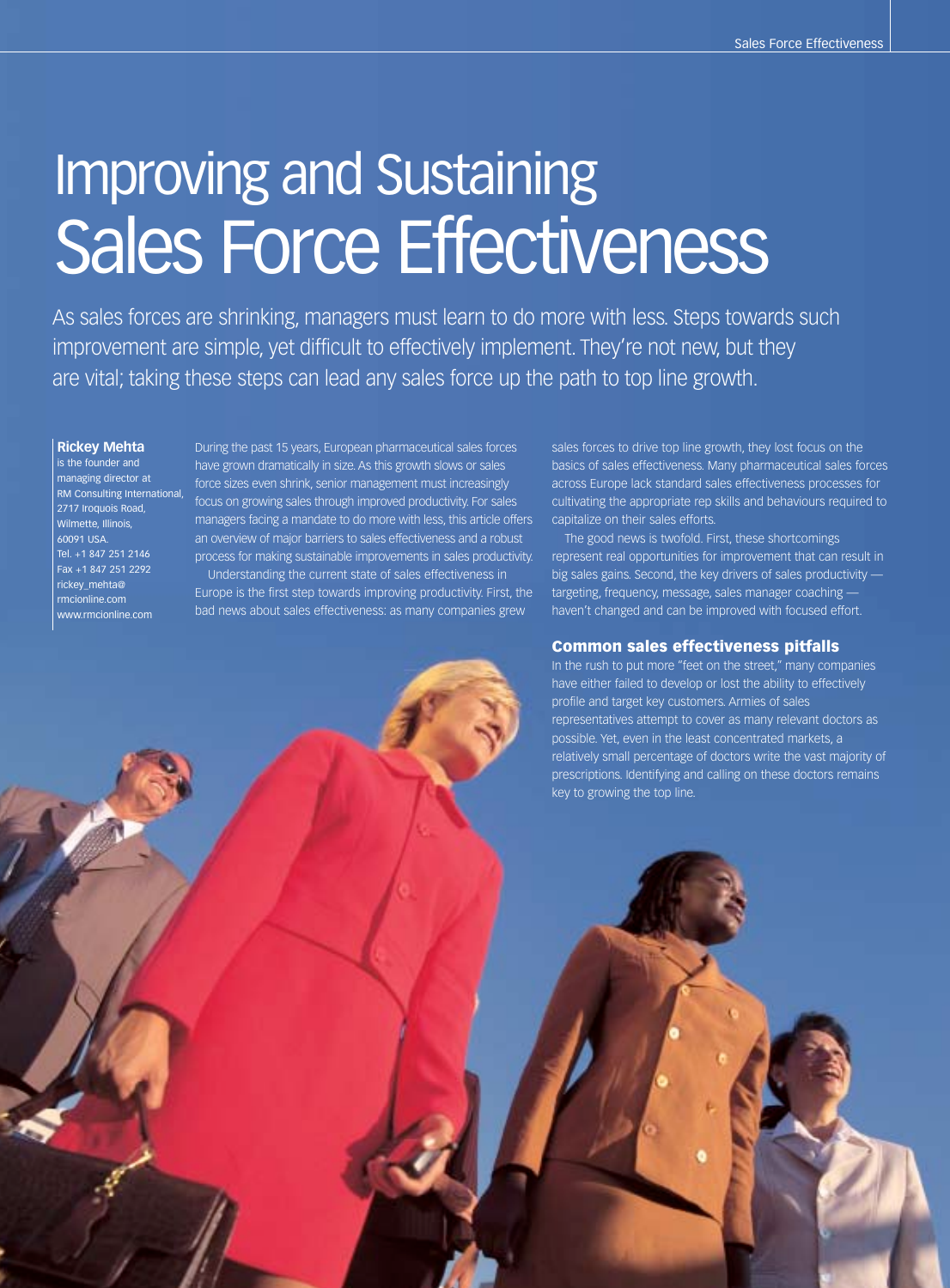Unfortunately, in Europe, most companies have not implemented disciplined customer profiling and targeting processes. For example, more than half of the managers responding to a recent RM Consulting International survey<sup>1</sup> indicated that their reps develop their own target lists or may change their lists without management approval. This approach is often driven by a belief that sales is "more art than science" and can't be managed through standard processes perceived as overly rigid or bureaucratic. Yet, managerial abdication in the name of art will not improve organizational performance.

What are the common outcomes of this rep-empowered approach to customer selection? Reps fail to collect critical data on each prescriber that would help effectively identify the customers with the highest prescribing potential. Without good data, reps rely on "gut feelings" to choose their customers. Rather than consistently calling on high potential customers, most reps' target lists more closely resemble a random selection of high, medium and low-value doctors.

Another common outcome is that reps dedicate an inordinate amount of effort to influencers — such as nurses and pharmacists, who provide easy access — while ignoring physicians, who are more crucial to sales results. Figure 1, which presents data for a 100 person specialty sales force, illustrates this tendency. In the absence of a strict targeting regimen, some reps make up to 70% of their calls on non-physicians.

A related issue is the availability of customer data to support the targeting process. Across Europe, government regulations restrict the customer information that data vendors can provide to the pharmaceutical industry. Pharmaceutical companies and data vendors are working together to bridge these gaps in customer information. Many managers regard these efforts as the key to unlocking sales effectiveness. They might consider the US market where customer data is plentiful, yet targeting implementation often remains quite poor. Key customer information is always available through disciplined customer profiling and may sometimes be available from vendors. It is an important tool to support the targeting process. But it does not guarantee targeting success.

#### **Frequency**

Studies across all major therapeutic classes, on all continents, suggest that high call frequencies on key customers drive higher sales.<sup>2</sup> Returns do not decline even with the very high customer frequencies common across southern tier countries such as Italy, Spain and Portugal. In northern European markets, where access is often a key issue, attaining relatively high frequency on key customers is a critical determinant of sales success.

Unfortunately, many companies either don't track frequency performance or don't rank it as a high priority. In a recent survey.<sup>1</sup> more than 90% of senior pharmaceutical managers said they did not track frequency performance or that less than half of target customers were visited with the desired frequency. Figure 2 shows a typical frequency distribution for a European sales force, with less than one-third of target customers receiving the desired call frequency.

**Figure 1: Non-physician calls as a percentage of total calls.**



Poor frequency performance often begins with poor planning. Figures 3 and 4 suggest a surprisingly common cause of poor frequency attainment — failure to match sales rep call capacity with planned target calls. A team of 100 reps, each spending 180 days per year in the field making five calls per day, can make 90000 calls in a year. If that same team has 6000 "A" targets with a frequency goal of 10 calls per year and 10000 "B" targets with a frequency goal of six per year, it is expected to make 120000 calls each year.

In this instance, management has created a circumstance in which the team cannot meet its activity goals. It is common in such circumstances for reps to attempt to call on all targets with a roughly equal frequency. As a result, they make fewer calls on the highest value customers to make more calls on the lower value targets, thereby reducing overall sales.

When companies do have well defined profiling, targeting and frequency strategies in place, they often undermine the desired sales behaviour by tracking and managing inappropriate metrics. A good example is the calls per day metric — the primary sales activity metric used by many major pharmaceutical manufacturers. The problem with this metric is that it is focused on the rep rather than on the customer. As such, to attain the calls per day goal, many representatives call on low-value, "easy to see" doctors instead of focusing their sales effort on the high value, often "difficult to see" doctors. The metric weakens targeting discipline and can actually reduce sales. A more effective metric (as suggested by Figure 2) is the per cent of target doctors seen with desired frequency.

## **Sales execution and coaching**

Sales call execution and sales coaching comprise two significant opportunities for most companies to increase sales. In a recent survey, only 7% of pharmaceutical executives reported that at least half of their companies' sales calls were effective.<sup>1</sup> The rapid growth in pharmaceutical sales forces means that, on average, representatives are less tenured, leaving them without the skills and judgement to execute effective sales calls. In particular, pre-call planning, post-call analysis and information management remain poor across most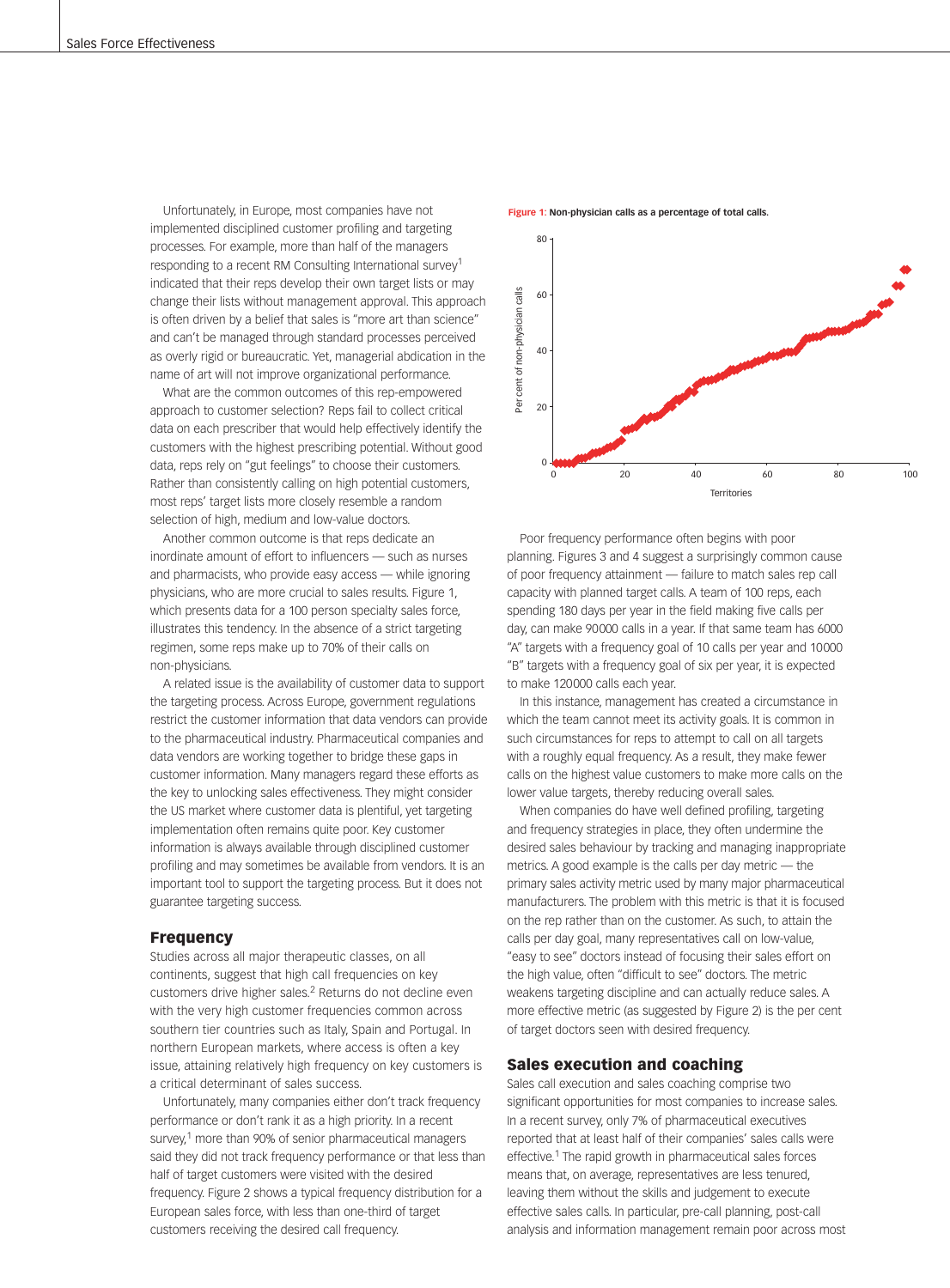**Figure 2: Typical frequency performance ("A" targets).**



**Typical frequency performance ("B" targets).**



European markets. Figure 5 outlines some of the key opportunities for improvement in this area.

In theory, the recent growth in mobile sales force automation (SFA) and customer relationship management (CRM) systems should improve reps' abilities to use information to plan and execute effective calls. But many reps either simply don't use the information or succumb to "information overload" — a perception that the available data is too plentiful to be useful. Moreover, many companies treat SFA/CRM as a panacea for sales effectiveness. But SFA/CRM is not a solution in itself. It is simply a tool to help automate critical sales processes. Automating poor selling processes, however, will not improve sales.

In the real world, even an exceptional SFA/CRM implementation will create sales force disruption and reduce sales effectiveness in the short-term as sales reps take time in and out of field to learn to use the new system effectively. And if implemented poorly, an SFA or CRM system can negatively impact sales productivity for years. Lack of sophisticated SFA/CRM should never be regarded as an excuse for poor sales performance, nor should the prospect of improved SFA distract focus from essential selling skills and processes.

A critical contributing factor to poor call execution is inadequate sales coaching. The primary role of first-line sales

managers should be coaching representatives to effectively manage their territories. Studies have demonstrated that the most successful managers spend more time travelling with and coaching their representatives. However, few companies define the sales manager primarily as a coach.

Many managers spend most of their time out of field handling administrative or other non-coaching duties. When they do travel with their representatives, many revert to their old selling roles, taking over sales calls — doing the rep's job, rather than teaching the rep to do it. Few managers are hired and trained to be successful coaches, and many do not have appropriate field travel requirements. Most companies could significantly improve sales performance by refining sales manager hiring profiles, training new managers in key coaching skills and closely monitoring their coaching activities.

A review of company data will often reveal internal pockets of excellence that can be leveraged to improve performance across the organization. Figure 6 shows a recent snapshot of district sales performance for a 100 person sales team. Of the 10 districts, three clearly outperform the rest in terms of both overall market share and market share growth. Analysing district performance rather than rep performance helps identify systemic differences in the sales process that can be replicated across the organization to improve sales.

# **Sales effectiveness without additional headcount: an action plan**

If the current state of sales effectiveness is bleak — and it is what can companies do to improve their sales results without adding headcount? The answer is conceptually simple, yet difficult to implement effectively. Nevertheless, leading companies have recently demonstrated that focused effort on key sales productivity drivers can produce quick and significant sales gains.

Successful and sustainable sales effectiveness improvement must be a cross-functional endeavour. Sales training, recruiting, marketing, information technology and sales operations can all contribute to or inhibit reps from performing effectively. Trying to solve the problems of sales effectiveness in isolation from other functions often leads to failure and frustration. To truly improve sales, companies must understand and manage sales